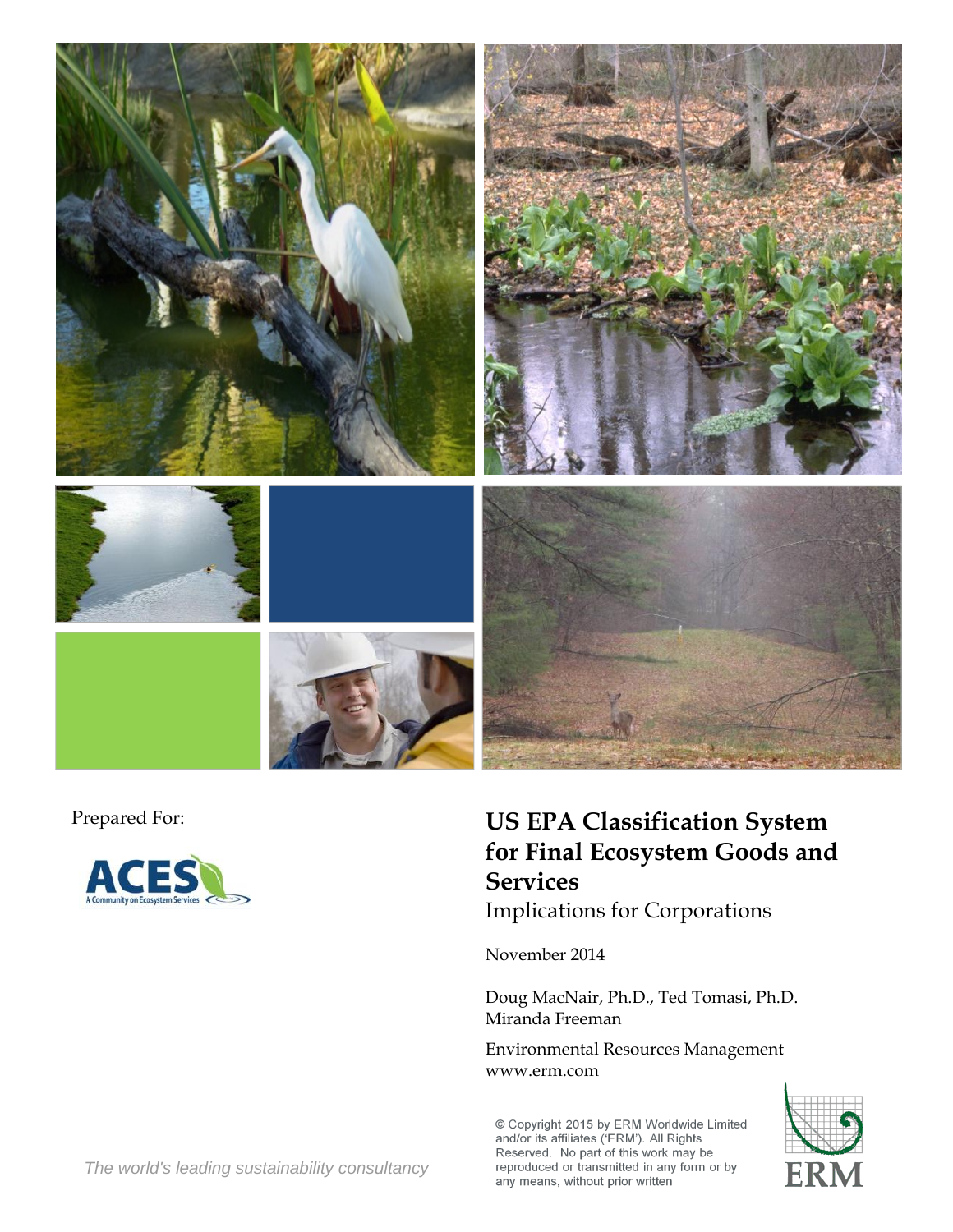# *INTRODUCTION*

The USEPA has developed the Final Ecosystem Goods and Services Classification System (FEGS-CS) as a step towards providing a framework and common language for evaluating ecosystem goods and services. It is a research document not associated with a particular regulatory program and so does not currently represent an official standard.

However, in areas such as ecological and human health risk assessments, these types of USEPA documents have steered the direction of future regulatory actions. The FEGS-CS could become the de facto standard for classifying and ultimately valuing ecosystem services and natural capital. For example, the USEPA Offices of Water and of Air and Radiation are considering using the FEGS-CS in their cost-benefit analyses.

Given the potential for the FEGS-CS to be applied in a variety of regulatory contexts as the standard for ecosystem valuation, corporations should understand the system and its potential uses, limitations, and reach.

This white paper provides a brief summary of the proposed USEPA FEGS-CS and describes the pros and cons it poses for corporations. Our general conclusions are:

- The FEGS-CS is an improvement over past classification systems because it appropriately shifts the focus to measuring the value ecosystems provide to people and provides a useful lexicon for discussing the valuation of ecosystem services.
- FEGS-CS could be a useful framework for jointly considering environmental and social impacts in decision making. It could be valuable for developing procedures to comply with both in-house and externally required analyses of the impact of corporate activities (e.g., compliance with IFC Standards).
- Although it may not have been the primary intent, the FEGS-CS provides a framework for analyzing so-called credit stacking. The framework clearly shows there are multiple beneficiaries from a single environmental resource, such as a wetland, that should be

**Potential Uses of FEGS Classification System – Financial reporting requirements/guidelines:** 

- International Finance Corporation (IFC) Reporting Standards
- The International Integrated Reporting Council (IIRC)
- Sustainability Accounting Standards Board (SASB)
- World Federation of Exchanges (WFE)
- Benefit/cost analyses of environmental regulations by federal/state agencies
- Sustainability reporting by Global Reporting Initiative (GRI) and other groups
- Due diligence reviews by investors and lenders
- Environmental liability estimates in the USA and Europe

included in measuring total credit value. Well-defined ecosystem markets could provide new revenue opportunities for many corporations.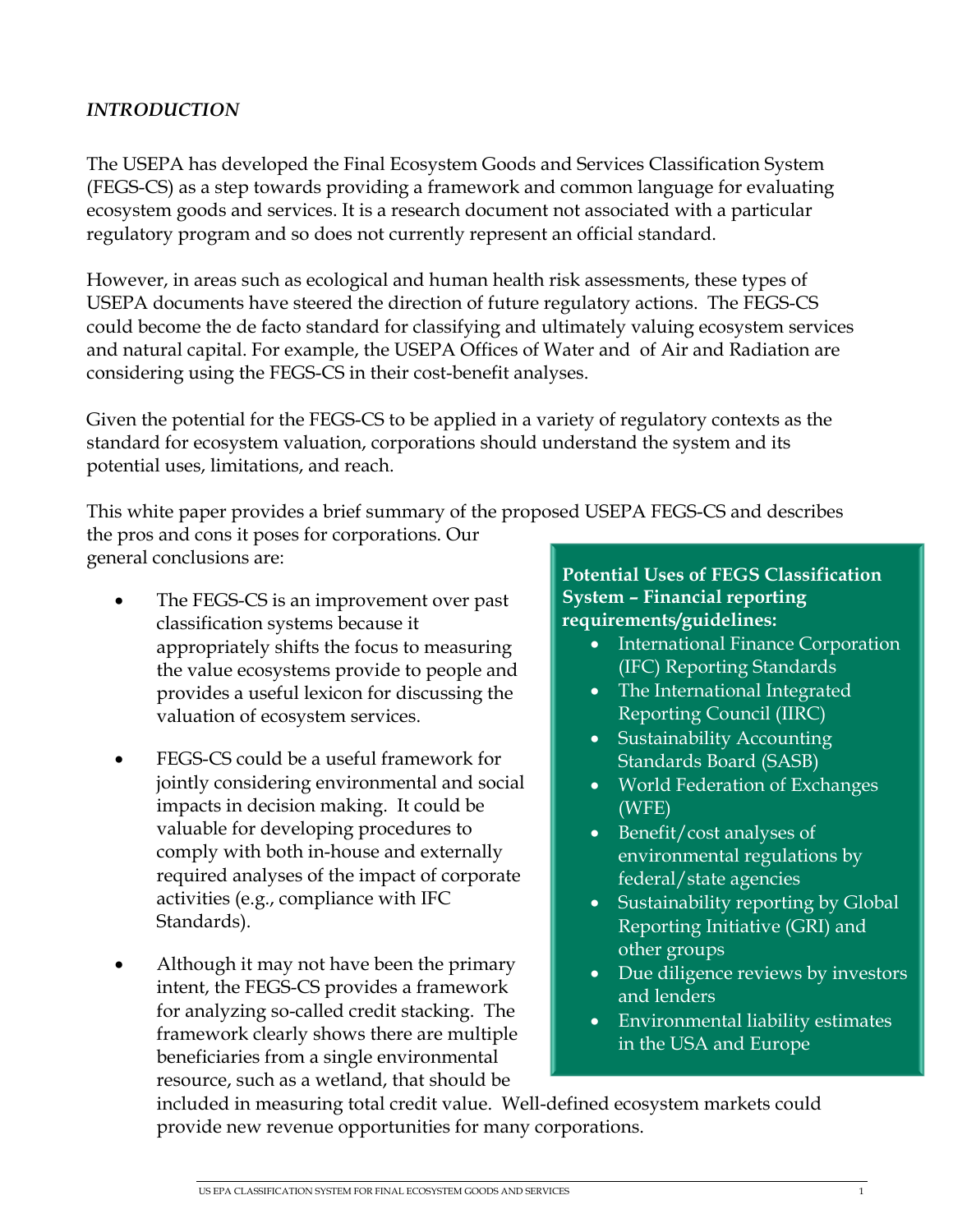- The framework would include the value of ecosystem services to so-called non-users. The techniques for measuring non-use values are at best controversial. While the FEGS-CS appears to limit non-use values only to people who know about the service, the inclusion of non-use values is incompatible with the goal of reducing doublecounting in ecosystem service valuation and of measuring things that people "consume, use or enjoy". Non-use values are also incompatible with monetary values included in national income accounts and financial statements.
- There is some risk the FEGS-CS could become an additional reporting framework, not a replacement for existing approaches. The FEGS-CS is a valid approach for valuing ecosystem services and natural capital. However, it is incompatible with other corporate reporting, such as impacts on biodiversity and greenhouse gas (GHG) emissions.
- The FEGS-CS could affect measuring liabilities from oil spills and non-permitted hazardous substance releases. If companies measure the value of their impacts and dependencies on natural capital, the results of such measurements, even if conducted for internal use, could affect liability from releases. Moreover, FEGS-CS could require more extensive liability assessments than current practice (e.g., ecological production functions).
- FEGS-CS could be used for regulatory and permitting requirements. New laws mandating the use of ecosystem service concepts are unlikely; however, agencies have wide discretion in how existing laws are implemented. For example, ecosystem service impacts, measured by FEGS-CS, might be used in TMDLs, perhaps in setting targets, assessment of program success, or monitoring for compliance.
- As the FEGS-CS notes, a critical next step is road testing the FEGS-CS in a variety of contexts. Of particular interest would be using it in place of the other classification systems that are currently used in ecosystem service screening tools for corporations, measuring the total value of credits in ecosystem markets, and measuring the private and social value of green infrastructure.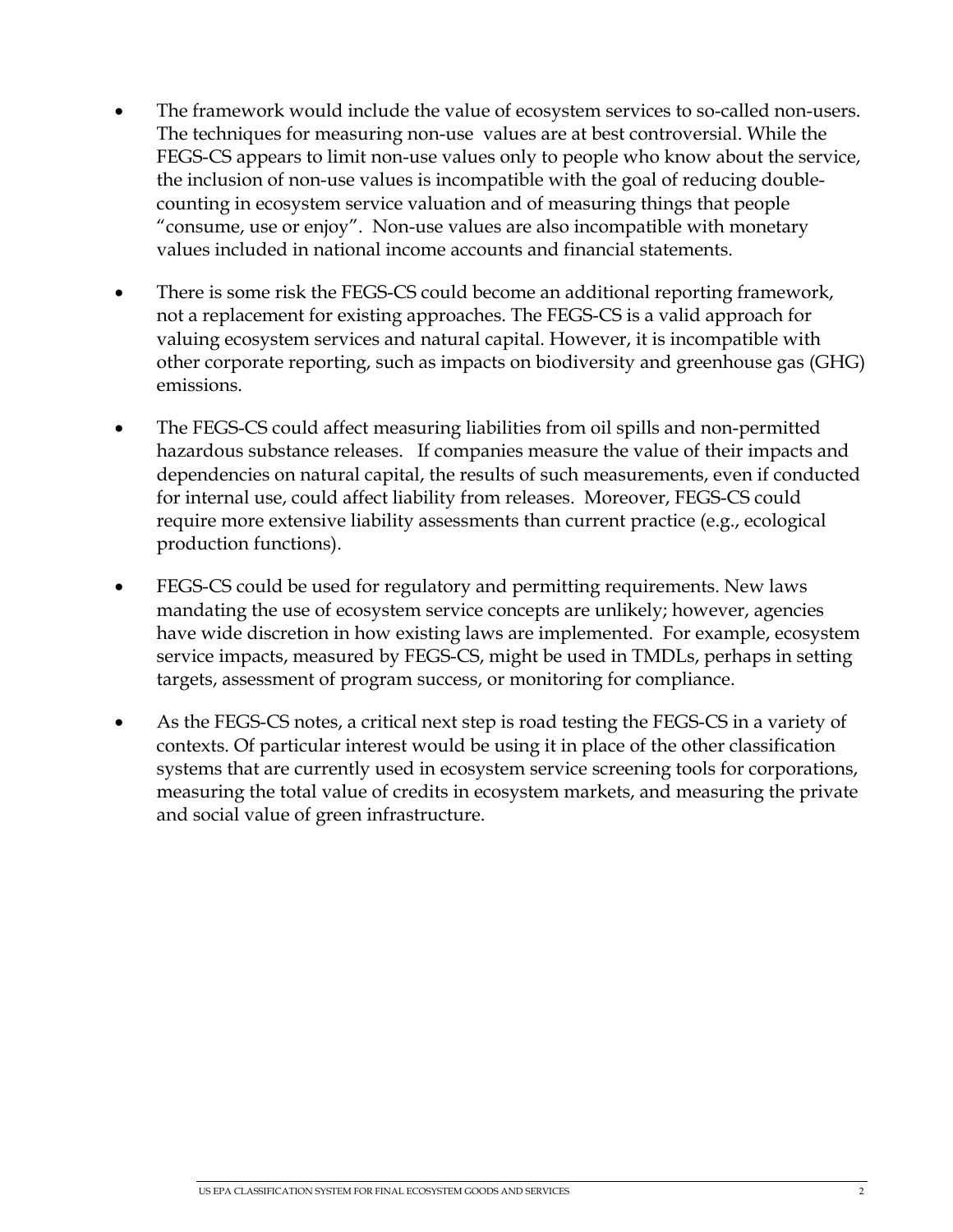# *DESCRIPTION OF THE FEGS-CS*

The goal of valuing ecosystem services is to ensure that the contributions of these services to creating economic value are accurately reflected in private and public decision-making. For example, a river may provide regional opportunities for fishing, swimming, and birding, drinking water to a town, and cooling water to a power plant. These ecosystem services are valuable, but it is difficult to quantify their value to communities and industry. How does the owner of a manufacturing plant know its water use is economically viable in the long run? How do we manage the competing uses of a river to maximize long-term benefits to a variety of stakeholders? Quantifying and monetizing ecosystem services can help answer such questions.

The goal of the FEGS-CS is to provide the first comprehensive classification system for ecosystem services designed to facilitate measurement and valuation. It is written for "individuals, communities, or firms in the public sector, private sector, and non-profit organizations that wish to measure, quantify, map, model, and/or value a standard, but complete, set of ecosystem services anywhere on earth" (Landers and Nahlik 2013). At the very least, the authors hope the document will create a common language among stakeholders for discussing and evaluating ecosystem services.

The first step is defining final ecosystem goods and services. The authors use a definition that fits well with economic (and business) models. FEGS are defined as the components of nature that are directly enjoyed, consumed, or used to yield human well-being. They are also derived primarily environmentally without significant human input, and are the last step in the ecological production function before the user interacts with the ecosystem.

The FEGS-CS definitions have important implications. First, they distinguish final *ecosystem* goods and services from general final goods and services, as the latter often include significant labor and capital investment by humans. Second, they prevent double-counting so that the FEGS-CS will categorize (and ultimately value) only final ecosystem goods and services, rather than the intermediate goods and services that help produce the FEGS. In other words, the system will categorize as final the fish that are caught, not the benthic invertebrates that feed the fish that are caught.

More explicitly, the FEGS-CS proposes a set of seven "boundary principles" for determining FEGS. These include:

# **Final and Intermediate Services – The Case for Automobiles**

By way of analogy, a car is a complex entity and the role of each part is not known by most drivers. Drivers do experience and value speed and safety (final services), even if they don't know how various parts in an engine, transmission or suspension provide these (via intermediate services.)

Many current ecosystem service classifications include a mixture of final and intermediate services, which results in an overestimate of value.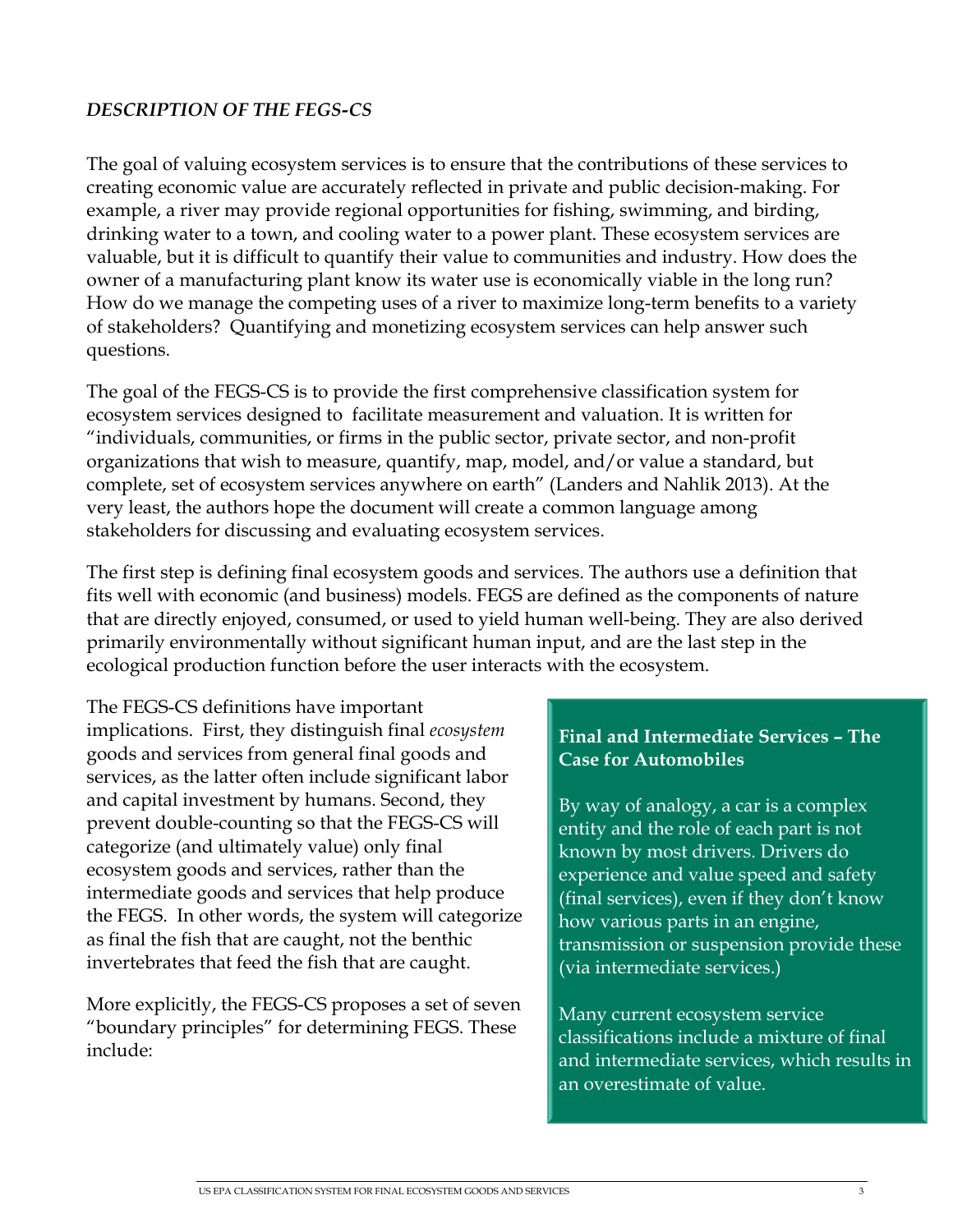- Cannot be intermediate ecological functions and structures that are not directly valued by beneficiaries, even if they are critical to a healthy ecosystem.
- Must be directly connected to the natural, not built, environment (i.e., both the lithosphere and hydrosphere).
- Must be self-sustaining in the environment, minimally dependent on human inputs.
- Policy endpoints are not FEGS (e.g., endangered bird species protection).
- Incidental non-marketed environmental by-products of intensively produced goods and services may be FEGS (e.g., vistas of agricultural lands, game associated with farmland).
- Increased value or happiness is not a FEGS.
- The environment itself can be a FEGS (i.e., presence of the environment).

Applying these principles results in 21 unique FEGS categories (see Figure 1). The list seems reasonable and appropriate, although it will take considerable research to determine which categories become important for valuation purposes. Before describing the FEGS in more detail it is worth considering what is <u>not</u> a FEGS:

- Stocked fish, because they are not self-sustaining in the environment;
- Oil, coal and minerals, because they are not renewable;
- Crops, because they require significant human investment;
- Biodiversity, because people enjoy and use its effect on ecosystems, not biodiversity directly; and
- Carbon sequestration, because people do not directly know about, consume or directly benefit from it, but through its impact on water, land, and weather.

Specific FEGS are classified using two components: environmental class and beneficiary category. The environmental class addresses the landscape where the FEGS occurs (i.e., aquatic, terrestrial, and atmospheric), and the beneficiary category addresses the group of people who benefit from the FEGS. There are also environmental sub-classes and beneficiary sub-categories, allowing for greater levels of detail. Each identified FEGS is tied to an environmental subclass and a beneficiary subclass (see Figure 1), creating 358 unique FEGS codes. Ultimately, the goal is to estimate the monetary value of each of the 358 categories.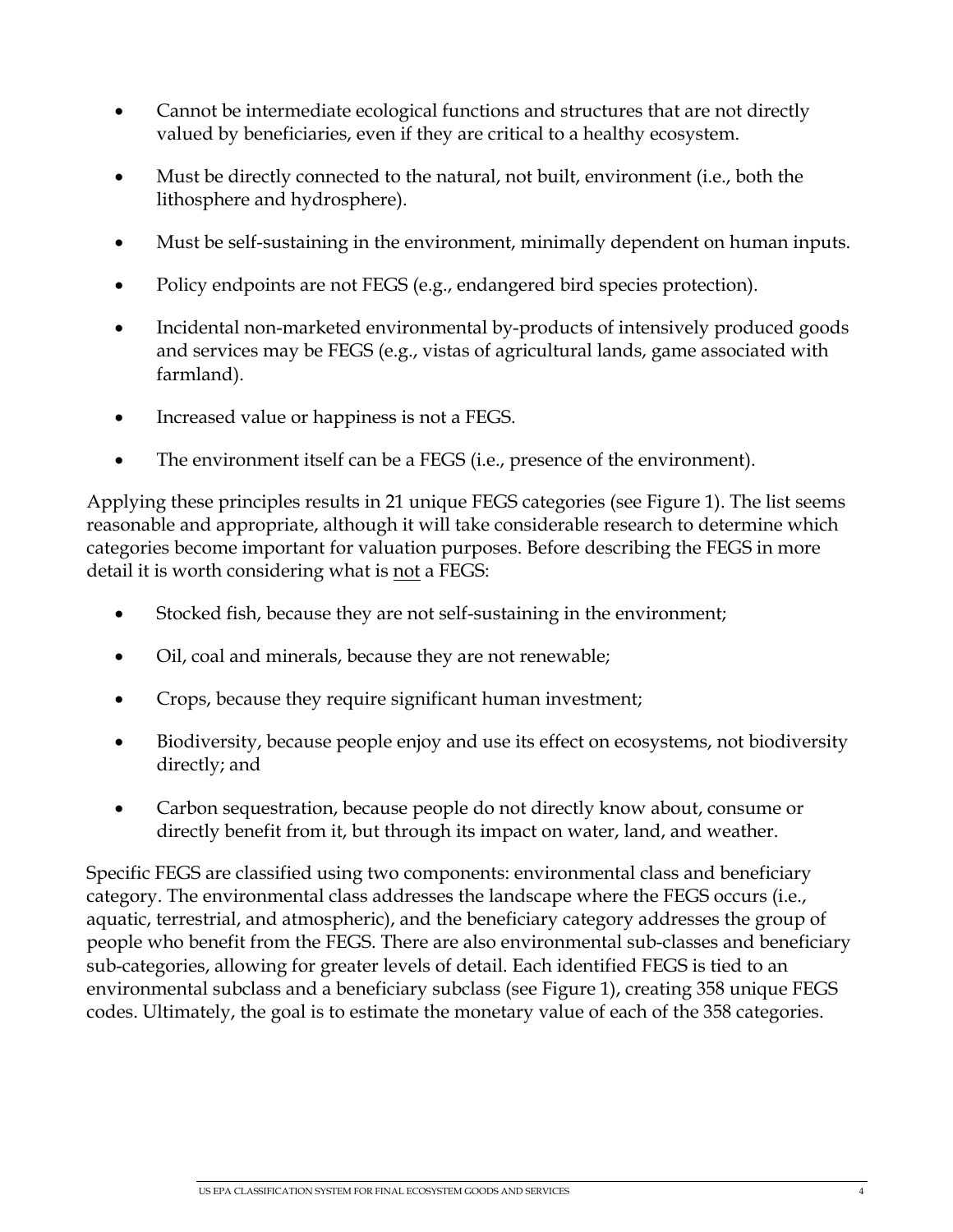![](_page_5_Figure_0.jpeg)

#### *CATEGORIES AND CLASSES*

Corporations are a key beneficiary group. They could be in several classes, including agricultural and commercial/military transportation, but appear most prominently in commercial/industrial. The sub-categories in this category include: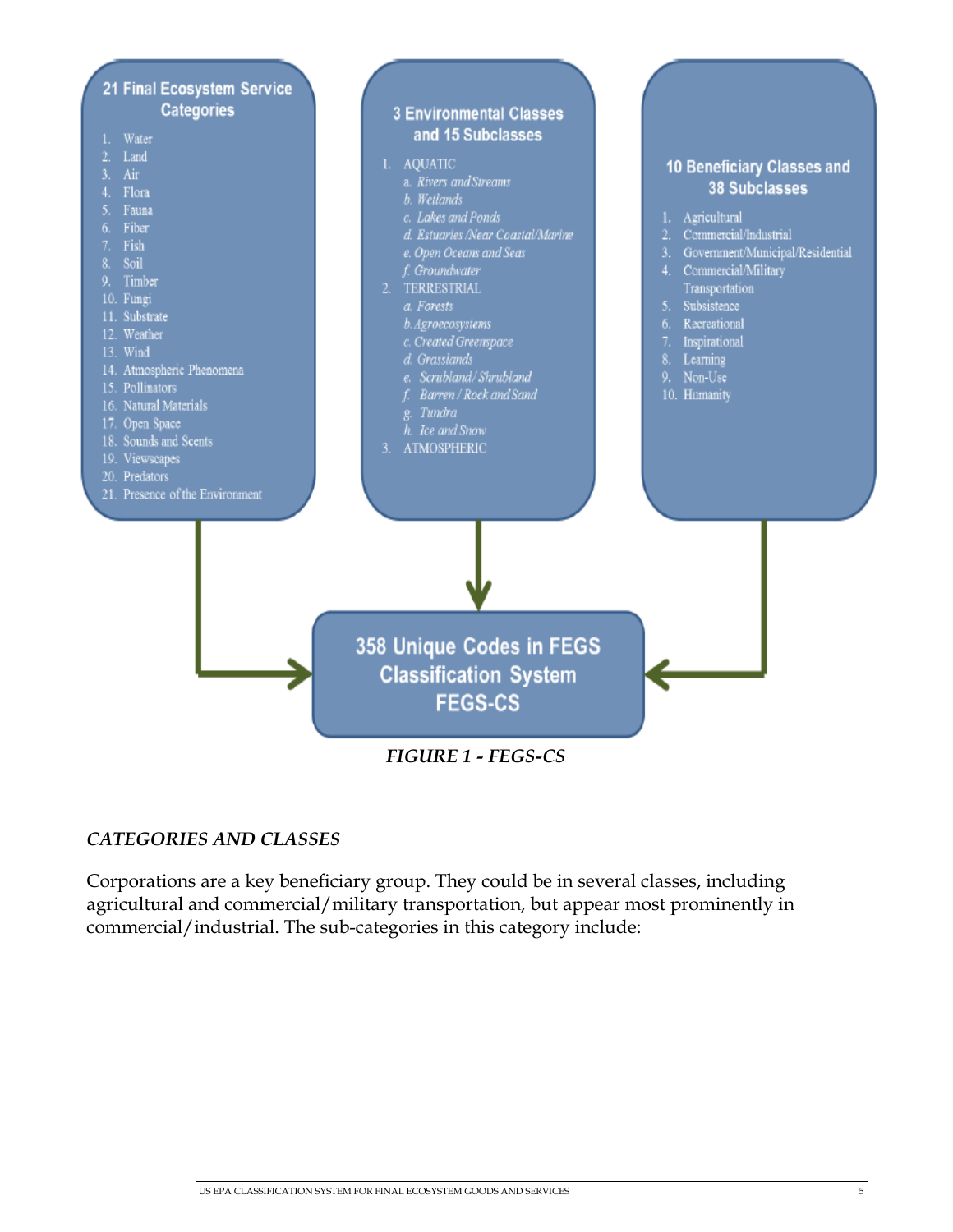- Food extractors
- Timber, fiber, and ornamental extractors
- Industrial processors
- Industrial dischargers
- Electric and other energy generators
- Resource-dependent businesses
- Pharmaceutical and food supplement suppliers
- Fur/hide trappers and hunters

![](_page_6_Figure_8.jpeg)

 *FIGURE 2 – EXAMPLE OF A FEGS* 

An example can clarify how the classification system works for corporations and shows which FEGS they are dependent upon. Consider the beneficiary category, Commercial/Industrial  $(02)$ :

- It contains the sub-category Industrial Processors (0203), which are companies that use water for cooling and processing, not involving edible products.
- These companies benefit from the FEGS category of water, which is associated with the aquatic environmental class (01), which includes:
	- $\triangleright$  Rivers and Streams (11);
	- $\triangleright$  Wetlands (12);
	- $\blacktriangleright$  Lakes and Ponds (13);
	- Estuaries and Near Coastal Marine (14); and
	- Open Oceans and Seas (15); and Groundwater (16).
- These companies also benefit from the FEGS category, Presence of the Environment, which is linked to the Atmospheric environmental class (31).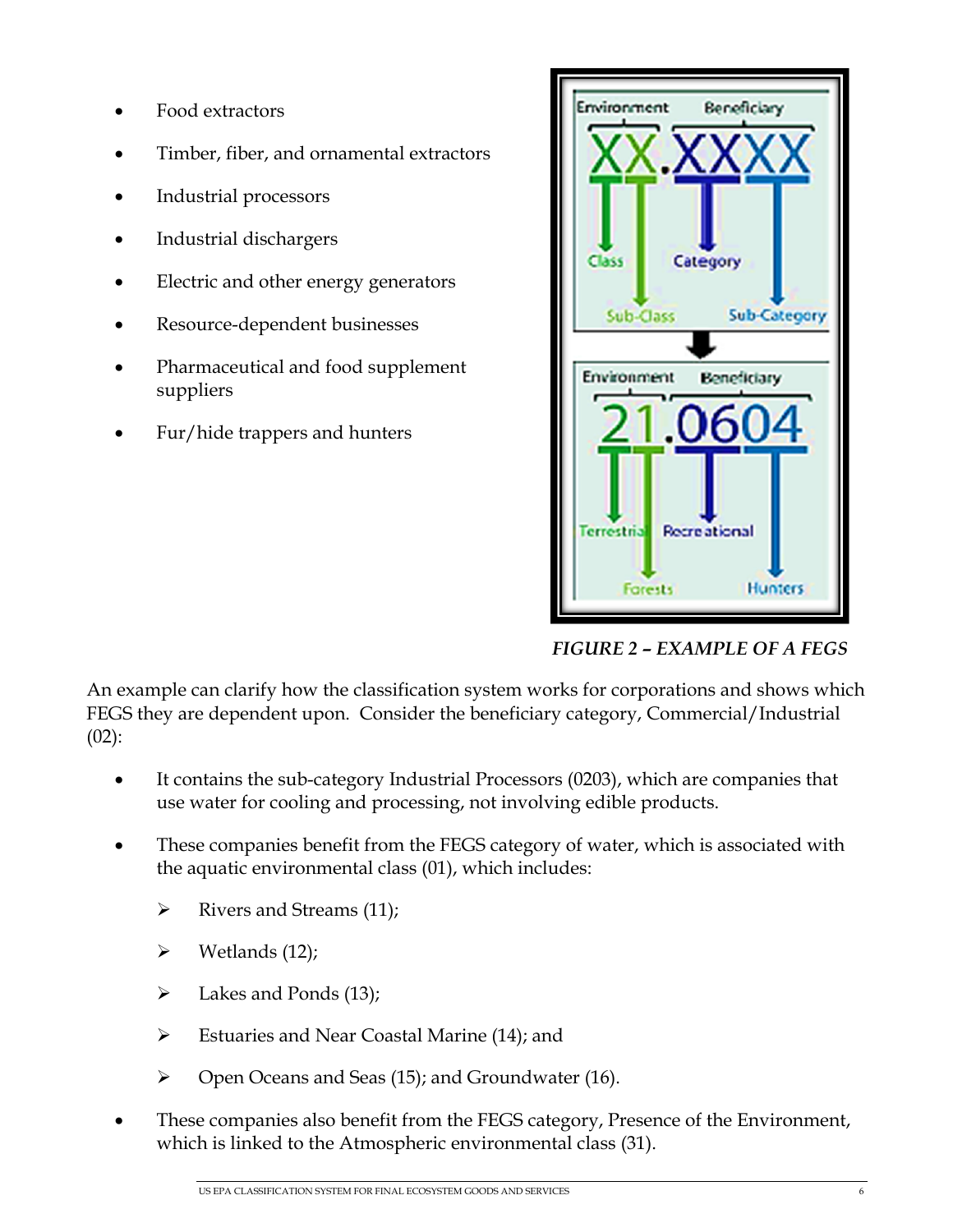Thus, under the FEGS-CS, ultimately metrics and monetary values would be needed for the following seven codes for Industrial Processors: 11.0203; 12.0203; 13.0203; 14.0203; 15.0203; 16.0203; 31.0203.

The FEGS-CS can be used to classify impacts and dependencies. In the example above, Industrial Processors are dependent on (i.e., beneficiaries of) seven FEGS-CS. By our count, the FEGS-CS identifies 135 classifications where corporations may be a beneficiary and depend on final ecosystem goods and services.

Looking at ecosystem impacts, if a company (or regulator) wanted to understand the FEGS impacts associated with Industrial Processors, they would need to look at information for all beneficiaries in environmental sub-classes 11, 12, 13, 14, 15, 16, and 31 in the areas where this industry (or company) operates. This could be a significant effort, as the FEGS-CS lists a total of 190 beneficiaries in these categories.

Although the FEGS-CS is currently only a classification system, the authors foresee expanding the research into developing the tools to measure, quantify, map, model, and/or value FEGS. More specifically, the research steps could entail the following:

- Measurement and quantification involves identifying metrics and indicators appropriate to each FEGS, and determining how they can be aggregated.
- Mapping environmental sub-classes could provide spatial representations of where specific FEGS may exist, and the relative abundance of each in a given area.
- Modeling FEGS would allow stakeholders to predict future conditions under a variety of scenarios, explicitly analyzing the tradeoffs and associated economic and social outcomes.
- Valuation would provide a common currency among FEGS as well as nonenvironmental goods and services.

The authors are planning pilot studies or demonstrations to explore using the FEGS-CS with ecosystem service mapping, modeling, valuation, and quantification, including collaboration across disciplines with interested parties and revisions to the FEGS-CS as needed.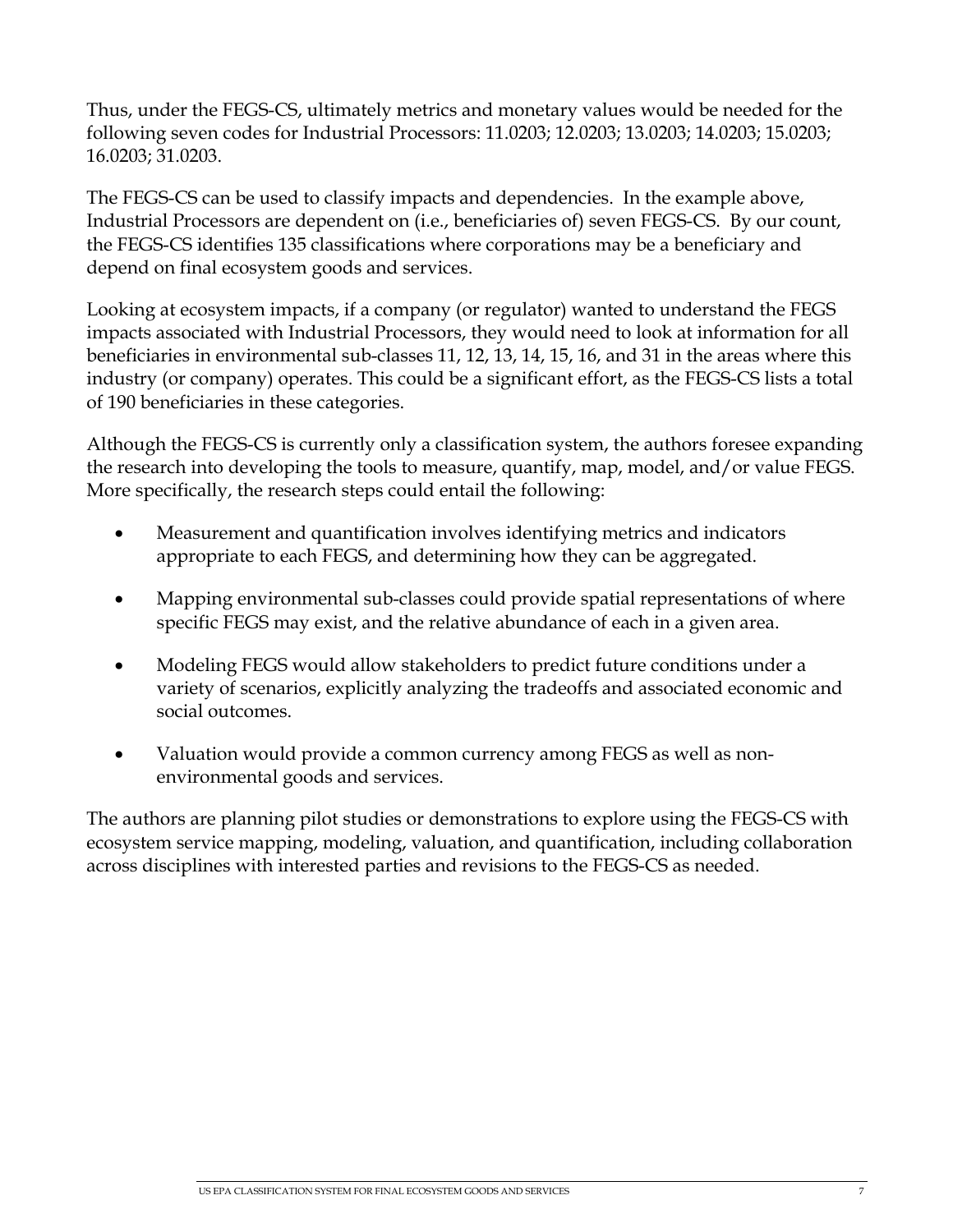# *IMPLICATIONS FOR CORPORATIONS*

The FEGS-CS provides both challenges and opportunities for corporations. In addition, the proposed system faces several technical challenges which may limit its usefulness. We discuss each of these below.

# *Opportunities*

A potentially significant value of FEGS-CS is to bring more clarity to very confusing discussions and ideas about valuing ecosystem services. A generally accepted categorization system for ecosystem services is clearly needed to ensure that all stakeholders are using a common language. Further, accurately measuring natural capital to improve decision making requires a clear delineation of the types, sources, and beneficiaries of ecosystem benefits that avoids double counting and missing categories.

Existing classification systems are not up to the task: they fail to provide specific links between the ecosystem services and benefits to people, many of the definitions and metrics are ambiguous, and they don't supply a framework that avoids inappropriate aggregation of values. Even routine communications among natural and social scientists, policy makers, corporations, and the public are a challenge because the language of ecosystem services is unclear.

There are risks to corporations from the failure to have a common framework and language. Examples include:

- Expectations for measuring a laundry-list of outcomes in sustainability reporting or benchmarking;
- Poorly constructed benefit-cost analyses of regulations or company actions that affect the environment;
- Confusion and ill-will generated during stakeholder engagements.

The FEGS-CS could put the field onto a path that reduces these risks. For example, we recently conducted a stakeholder workshop to construct an ecosystem service decision tool for a group in Maine. We found the FEGS beneficiary focus to be very useful in facilitating the exercises.

The FEGS-CS also provides opportunities for improving long-run corporate decision making. It could help companies measure and understand the difference between their internal costs for natural resource services and the value of those services to the company and to other beneficiaries. For example, if a manufacturing company has a water scarcity issue, the FEGS-CS may help identify how water is used by other parties and identify who wins/loses with different courses of action. Many companies have internal procedures for qualitatively including environmental issues in decision making, but they are often vague or inconsistent throughout the corporation. FEGS-CS could provide some much needed structure to the analysis.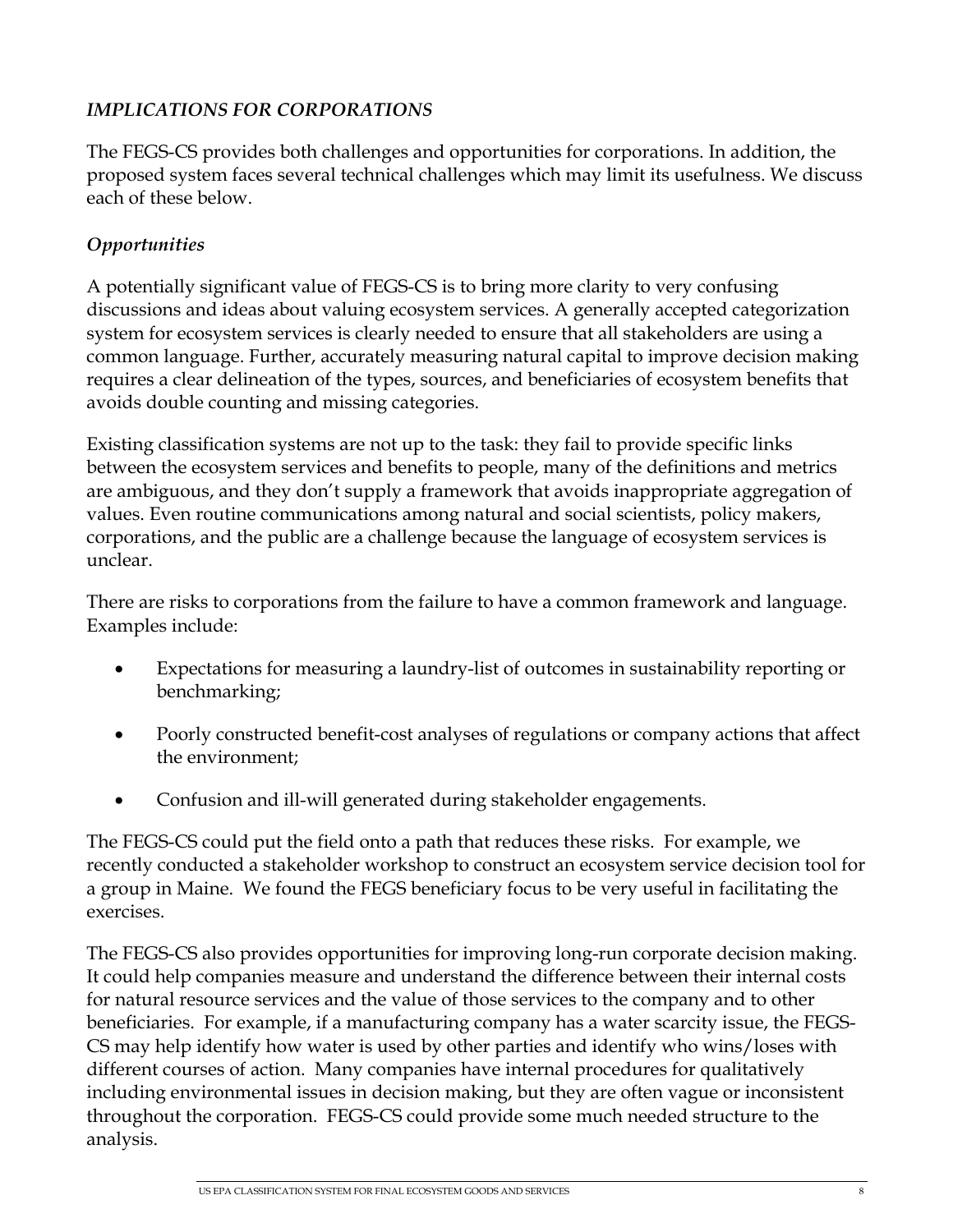For a variety of internal and external reasons, corporations are increasingly concerned with measuring and potentially reporting both their environmental and social impacts. For example, IFC Performance Standard 1 – Assessment and Management of Environmental and Social Risks and Impacts, lays out activities that clients seeking funding for capital projects must adhere to in order to be eligible for funding. It requires: defining the regions that may be affected by the project; describing the potential impacts; assessing risks and discussing how they will be minimized or mitigated; and implementing monitoring programs. All of these activities can be accomplished more cost-effectively through a framework like FEGS-CS because it integrates environmental impacts. The FEGS-CS does not really alter how corporations should think about ecosystem services. It does provide value to firms in identifying how various stakeholders may be affected by ecosystem services.

![](_page_9_Figure_1.jpeg)

# *FIGURE 3 - WETLAND BENEFICIARIES FOR ASSESSING CREDIT VALUE*

Another important potential value of the FEGS-CS is providing a framework for appropriately stacking credits for ecosystem service markets. The FEGS-CS system clearly recognizes that there are multiple beneficiaries from ecosystem services at a single location. For example, Figure 3 shows that there are over 20 potential different beneficiaries of wetlands. The value of the wetland to all beneficiaries should be included in assessing credit value. Many people believe that the lack of an effective method for appropriately valuing all of the ecosystem services from a parcel of land has hindered the development of effective markets to protect those services. If land owners, including corporations, are able to fully benefit from the value of the ecosystem services, it may significantly increase the size of ecosystem markets.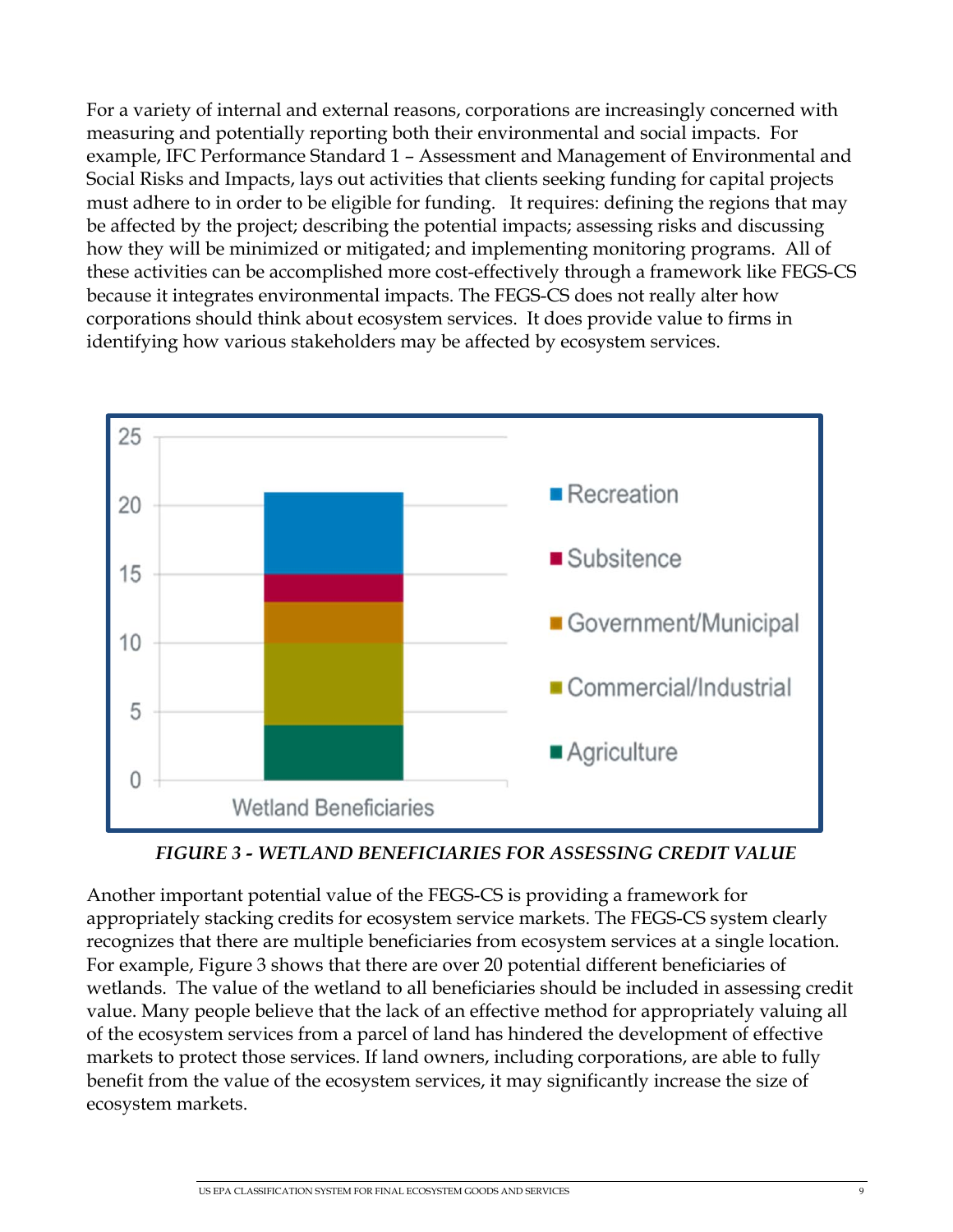The FEGS-CS may provide a useful framework for commenting on or responding to regulatory initiatives. For example, applying a FEGS-CS approach to the USPEPA's proposed approach for defining waters of the U.S. (WOTUS) would further highlight the significant deficiencies with EPA's benefits analysis. Similarly, FEGS-CS may provide a useful framework for assessing or re-assessing the impacts of TMDLs. We have found the USEPA guidance on benefit cost analysis to be useful in developing comments for industry and companies about the adequacy of government analyses. There may be a similar opportunity with FEGS-CS. With the exception of non-use values, the FEGS-CS is analytically sound. Therefore, the FEGS-CS should be useful in evaluating the appropriateness of regulatory initiatives.

# *Challenges*

If the FEGS-CS truly is just the first step in a long process for developing a reliable approach for valuing FEGS, then potential challenges to corporations could be modest. As long as it is an evolving approach then corporations should have the ability to make a meaningful contribution to its' future structure and content.

However, it is often the case that the development of solutions to major, complex policy problems stalls because of technical and political problems. As a result, we are left with "good enough" solutions where simplifications and their repeated use become standard practice. Thus, if the current version of the FEGS-CS becomes the de facto framework, it could pose significant liability, regulatory, and financial reporting risks for corporations. Moreover, it is more likely to be used in a rulemaking context, as opposed to a law making context, which may limit a company's ability to influence how it is used.

A significant shortcoming of the current FEGS-CS is that it implicitly maintains the analytical fiction that non-use values are real and can be reliably measured. The framework includes two non-use beneficiaries: existence (i.e., moral or ethical connection to preserving the environment, or fear of unintended consequences) and option/bequest (i.e., tradition, future use or benefit from the environment by self or future generations). The framework assumes these are distinct groups whose values can be measured and double counting within the two groups can be avoided. Moreover, it assumes that these non-use values are held in addition to the values to other beneficiaries. To the extent that non-use values represent altruism, including them as a distinct category will result in double counting.

**Materiality of Non-Use Values in 2007, the Gross Domestic Product of Hawaii was \$65 billion.** 

**A NOAA study estimates the annual non-use value of just Hawaai's Coral Reefs to the U.S. was \$34 billion. A full accounting of non-use values could easil dwarf National GDP.**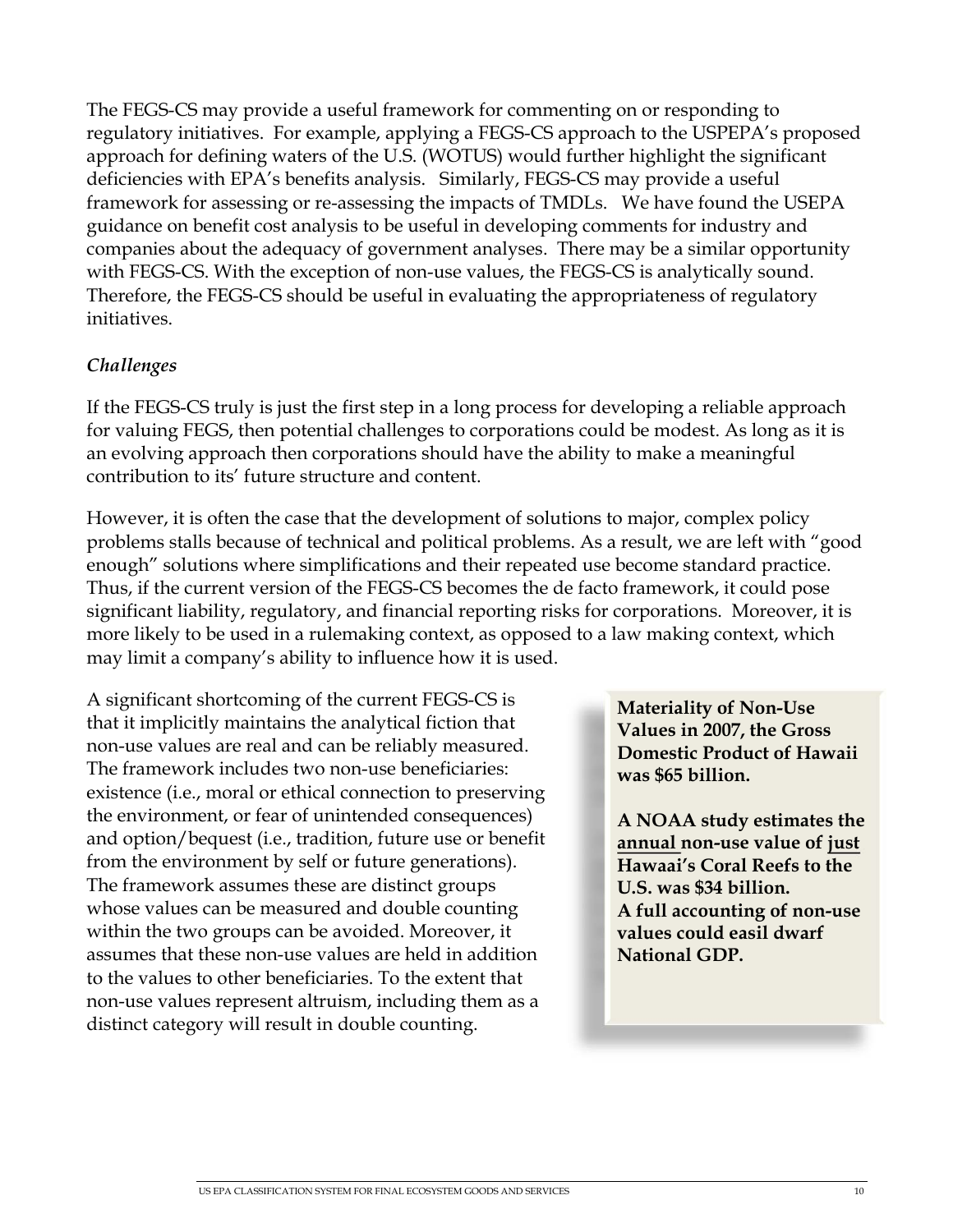The framework takes a step in the right direction by noting these beneficiaries only include those who know the specific resource exists in the first place<sup>†</sup>. However, the reality is that when it comes time to value non-use benefits, practitioners, including regulators, may default to using "benefits transfer" from existing literature, which are unreliable and rarely account for these subtleties.

If the FEGS-CS becomes the de facto approach for valuing ecosystem services and companies are required to report "material" impacts, then including non-use values could significantly increase liability estimates. In addition, if including non-use values becomes the de facto standard for regulatory benefit-cost analysis, non-use values could sway the analysis.

Even absent non-use values, the data and information requirements to use the FEGS-CS for reporting, regulatory or internal business analysis purposes could be significant. Even a screening level analysis to determine potential materiality could be burdensome. A corporation involved in multiple lines of business operating on multiple continents could find itself needing to evaluate impacts on hundreds of FEGS. Similarly, in responding to proposed regulatory initiatives, corporations may need to devote significant resources to evaluating FEGS-CS impacts in order to be effectively heard. Finally, we believe that many within the business community who are striving to convince their leadership about the business case for natural capital management may find the task more difficult because of the perceived complexity of the FEGS-CS.

There is a risk that FEGS-CS could simply lead to more reporting requirements, rather than becoming a replacement for existing ones. Although the FEGS-CS appropriately focuses on final ecosystem goods and services, other reporting systems focus on the intermediate goods and services. For example, the IFC Performance Standards and many of the GRI environmental categories are for intermediate outputs such as energy use, greenhouse gas emissions, and biodiversity impacts. Similarly, the proposed reporting requirements for the Sustainability Accounting Standards Board (SASB) focus on the impact of corporations stemming from using non-renewable natural resources as factors of production or sinks for waste disposal, which are not necessarily FEGS. Companies desiring to comply with these existing efforts may find FEGS-CS is just an additional requirement.

Similarly, FEGS-CS could become part of the regulatory compliance and monitoring analyses. By design, policy endpoints are not FEGS. According to the authors, policy endpoints involve processes that can be regulated. They are not necessarily the components of the environment that people interact with or value. Using FEGS-CS to value policy endpoints may require extensive analysis (or heroic assumptions) to convert what is measured to what should be valued. Thus, although the framework is analytically sound, the devil is in the details of how it might be used.

 $\overline{a}$ 

<sup>&</sup>lt;sup>i</sup> It could also be argued that the resource must be in some way unique. Putting aside our inability to measure non-use values, it is easy to believe that there are non-use values for preserving the Grand Canyon, but not a specific swath of wetlands.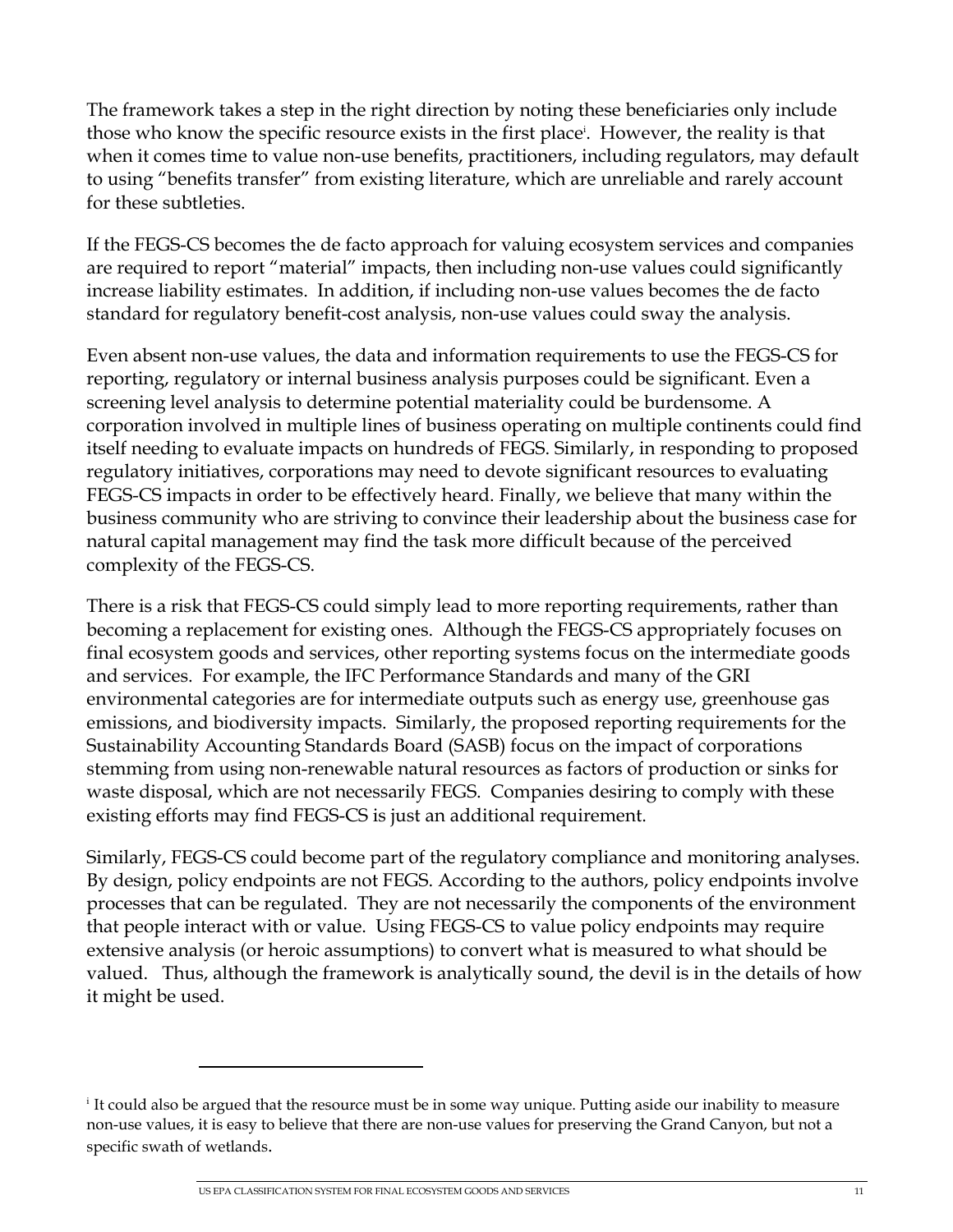# *CONCLUSIONS*

The USEPA classification system for FEGS represents an important step forward in thinking about ecosystem valuation, but it is only the first step. The key features of this system are the explicit focus on final ecosystem goods and services, value to human beneficiaries, and creation of a common language to be used by many different stakeholders in different contexts. Although it is not currently clear that a single framework can meet the analytical needs of many different stakeholders, the goal is to ultimately develop such a system through refinement of the proposed FEGS-CS, continued discussions among stakeholders, and additional research in both the natural and social sciences.

Ecosystems are the foundation of the industrial sector and the economy…While the goods and services provided in the economic sector are well-accounted for…the contribution to the economy of ecosystem goods and services has been a challenge *(Lander and Nahlik 2013).*

Currently, scientific and economic knowledge about ecosystem service measurement, interconnectedness, and valuation cannot support the use of this framework in meaningful ways for stakeholders. However, the past several decades of research have led to huge strides in our understanding of ecosystem services, and these strides will continue.

In order to improve FEGS-CS for use by corporations, we believe the following would be beneficial:

- NGOs that have built screening tools for corporations, such as the World Resources Institute (WRI) and the World Business Council for Sustainable Development (WBCSD), should evaluate the extent to which the FEGS-CS affects the userfriendliness, reliability, and cost-effectiveness of their tools.
- FEGS-CS would be much better served by sticking to categories that clearly meet the criteria that beneficiaries "enjoy, use, or consume" the FEGS. Putting aside non-use values, at least for now, and focusing on refining the classification system and metrics would provide more momentum for FEGS-CS and increase buy-in by corporations.
- Although beyond the scope of this white paper, from a technical perspective it seems that future development of FEGS-CS should focus on either its' use in national income accounting or benefit-cost analysis. These are two very different uses with different needs and different languages. Taking a single path may be more practicable and avoid future confusion about valuation.

For corporations, the FEGS-CS may be the first step to a greater understanding of the financial contribution of ecosystem services to long-run profitability, which can provide companies with information to find new opportunities and better manage risks. The classification system is useful in very broad terms for identifying the types of ecosystem goods and